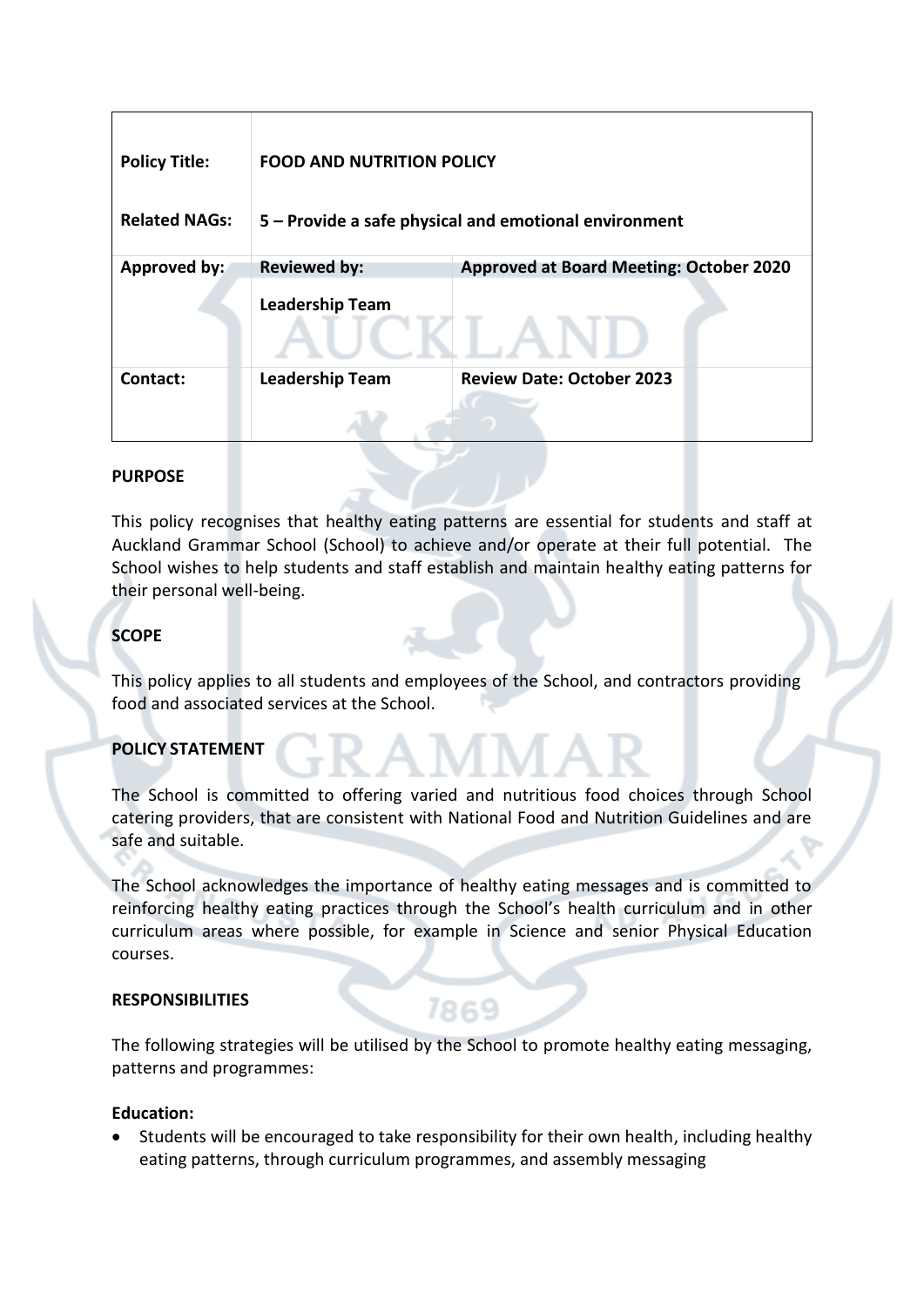- The School's Health Education programmes will directly discourage the consumption of foods high in fat, sugar and salt.
- Staff will be regularly encouraged to consider healthy lifestyle decisions, including healthy eating patterns, through staff well-being initiatives and Staff Briefing messaging

### **Food Service:**

- Food served within the School Tuck Shop, Staff Common Room cafeteria and Tibbs House will provide a range of healthy options, with the provision of balanced and nutritious menus being considered as part of each contract re-negotiation.
- Appropriate food safety practices will be in place to ensure legislative requirements are met. The School has procedures to ensure compliance with the Food Act 2014 which are outlined in the School's Procedures for Compliance with Food Act 2014 (Appendix I)
- Auckland Grammar School is smoke-free, promoting a healthy environment and meeting legislative requirements

## **School Communications:**

The School endorses, and communicates, the **New Zealand Food and Nutrition Guidelines for Healthy Children and Young People (aged 2 to 18).**

The School recognises, and will promote, the particular nutritional needs of adolescents

# **Support:**

Any student or employee who identifies as having an unhealthy relationship with food will be provided with support and guidance. Students may access counselling support through the School's counselling team. Employees may access counselling support through a School counseller and/or an independent external counselling service. The following healthy eating messages will be promoted regularly to students:

- Eat a variety of foods from the four major food groups each day
- Eat enough food for activity, growth and to maintain a healthy body size
- Choose food low in fat, sugar and salt
- Choose snacks well
- Prink plenty of water every day, limiting carbonated drinks and sports drinks<br>
Take part in regular physical activity<br>
ELATED DOCUMENTS<br>
od Act 2014<br>
moke-Free Environt
- Take part in regular physical activity

 $JST_A$ 

# **RELATED DOCUMENTS**

Food Act 2014

Smoke-Free Environments Act 1990

Ministry of Health – Food and Nutrition Guidelines for Healthy Children and Young People (aged 2 to 18). 7869

### **APPENDICES**

The following appendices are the procedures relating to the School's approach to food and nutrition:

Appendix 1: Procedures for Compliance with Food Act 2014